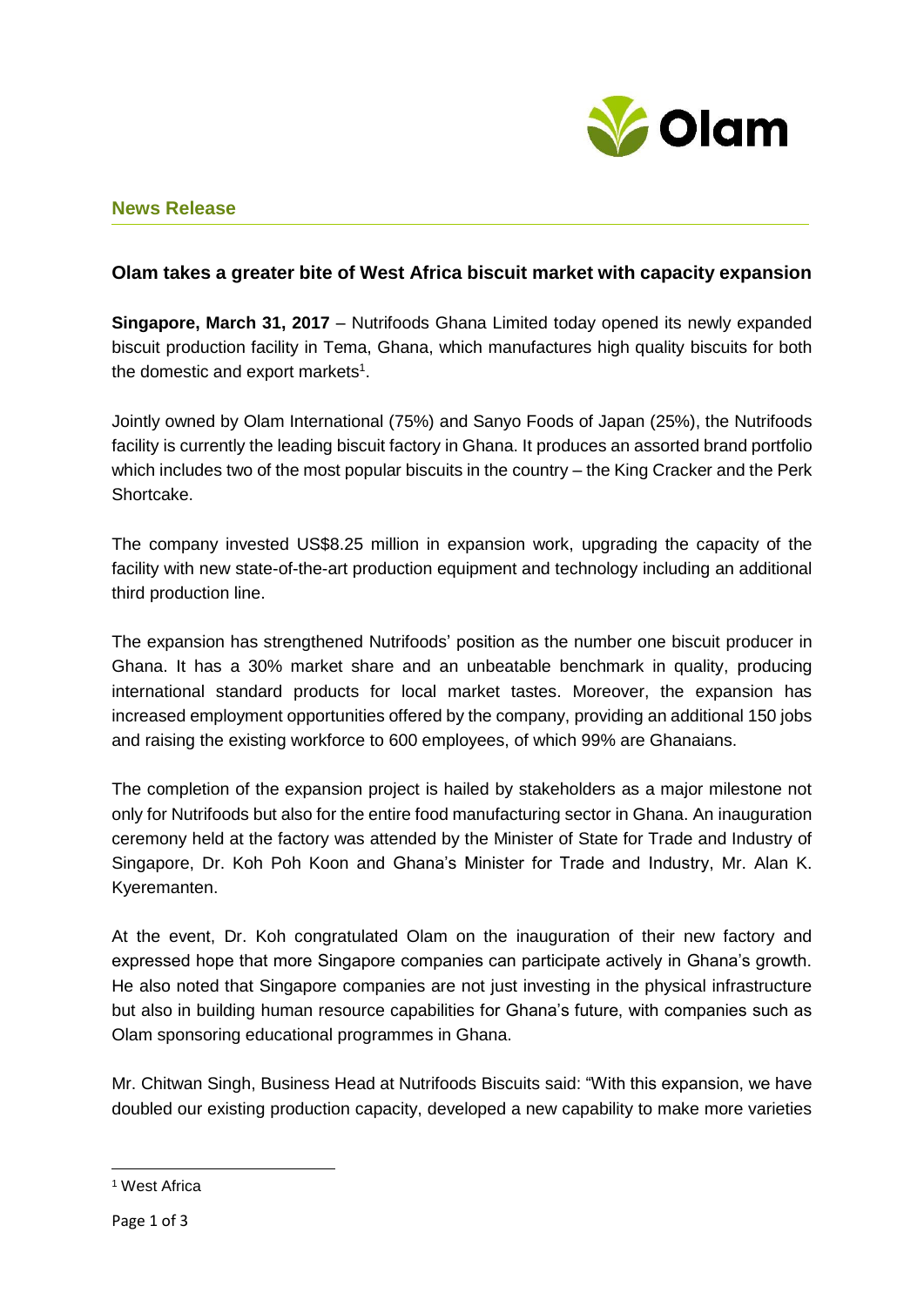of biscuits, enhanced food safety and security through automation of our production line, and increased employment in other areas of operation."

Welcoming the dignitaries, Mr. Amit Agrawal, Country Head of Olam Ghana, highlighted that the investment underlined the company's ongoing commitment to producing high quality goods with local talent, in a supportive operating environment.

He elaborated: "The Ghanaian government has created a conducive environment for investments and businesses to thrive, which augurs well for future investments to flow into the country. We are proud to provide Ghanaian consumers with products suited to their tastes, with many of our brands among the favourites here, such as King Cracker, Perk, Tasty Tom, Royal Aroma, Royal Feast and First Choice."

As part of the commemoration, Olam Ghana will be donating 63,000 packs of Fortified Milky Magic Biscuits over the course of the year to the Klagon TMA Basic School. Over the year, 1,300 students will each enjoy four packets a month, as a mid-day meal snack.

## **About Nutrifoods and Olam Ghana**

In January 2017, Nutrifoods Biscuits became the first biscuit factory in West Africa to be awarded the globally acknowledged FSSC (Food System Certification Scheme) accreditation, affirming the factory's strong focus on food safety initiatives and its ability to identify and control potential food safety hazards.

Nutrifoods Biscuits manufactures all its brands of biscuits under the umbrella name of 'Royal' and has the Royal King Cracker, Royal Perk Milk Shortcake, Royal Milky Magic and Royal Digestive as the mainstream products. With the new expansion, the company will now look to enter almost all segments of biscuit production, including sandwich cream biscuits.

Olam Ghana is a local subsidiary of Olam International which has a 22-year long track record in Ghana as a major supply chain manager of agricultural products and a leading agrocommodity and packaged foods company.

The company is ranked among the country's top Licensed Buying Companies (LBCs), a leading supplier of Ghana's cocoa beans into European and Asian markets and is Ghana's biggest exporter of cashew and importer of rice. The company became one of the country's major wheat millers when in 2012, it opened a new state-of-the-art wheat flour mill at Tema.

Since 1994, Olam Ghana's operations have expanded vastly, culminating in the creation of employment opportunities for over 850 staff members, supported by more than 1,000 seasonal workers. With this workforce operating in some 80 cities, towns and villages across Ghana and with a total warehousing space of 50,000 square metres, Olam Ghana operates an integrated supply chain which creates value and manages risk for its customers from farm gates, through processing, logistics, to marketing and distribution.